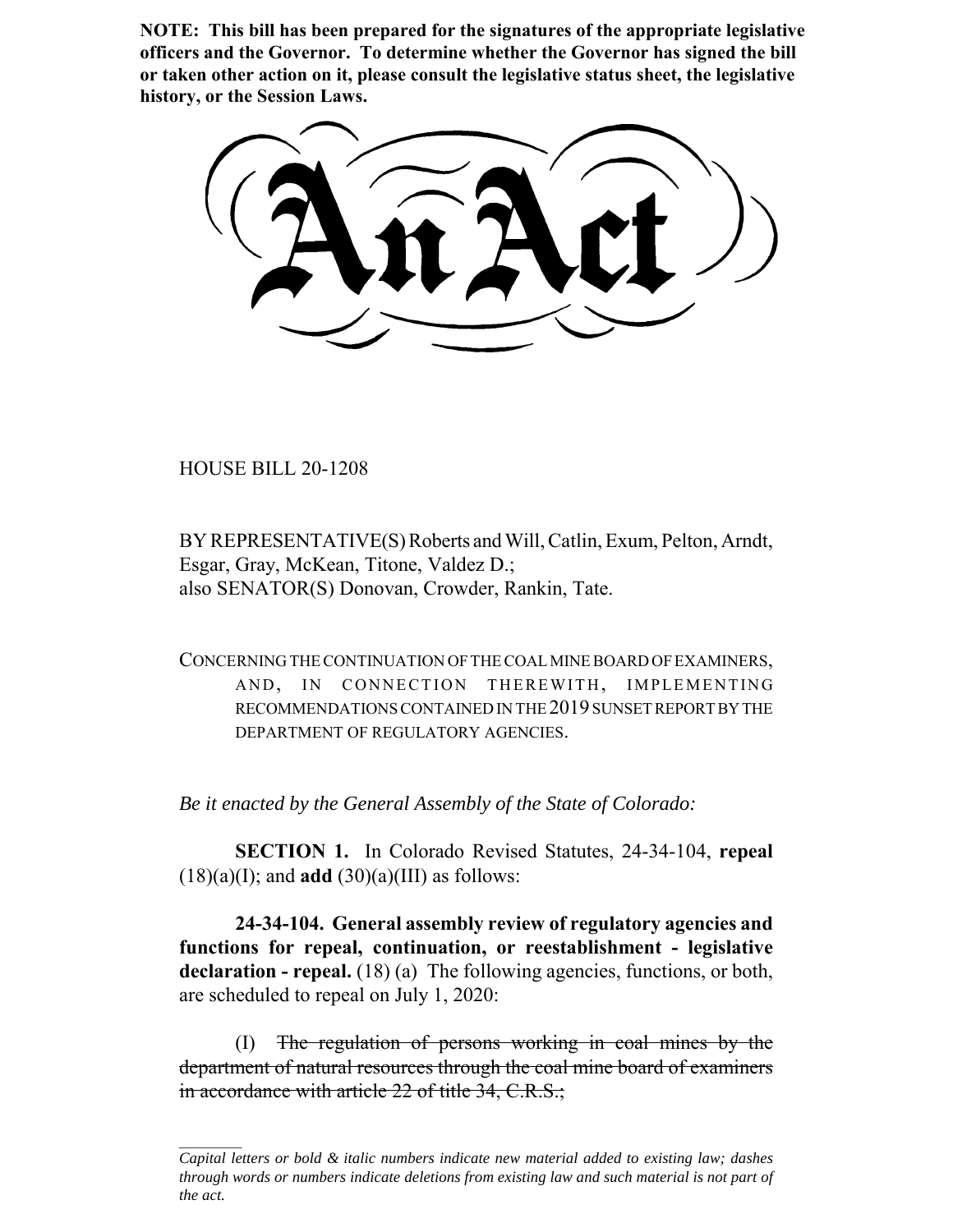(30) (a) The following agencies, functions, or both, are scheduled for repeal on September 1, 2029:

(III) THE REGULATION OF PERSONS WORKING IN COAL MINES BY THE DEPARTMENT OF NATURAL RESOURCES THROUGH THE COAL MINE BOARD OF EXAMINERS IN ACCORDANCE WITH ARTICLE 22 OF TITLE 34.

**SECTION 2.** In Colorado Revised Statutes, **amend** 34-22-113 as follows:

**34-22-113. Repeal of article - subject to review.** Unless continued by the general assembly, This article ARTICLE 22 is repealed, effective July 1, 2020, and the coal mine board of examiners is abolished. The provisions of section  $24-34-104$  (2) to (8), C.R.S., concerning a wind-up period, an analysis and evaluation, public hearings, and claims by or against an agency apply to the powers, duties, and functions of the board specified in this article SEPTEMBER 1, 2029. BEFORE THE REPEAL, THIS ARTICLE 22 IS SCHEDULED FOR REVIEW IN ACCORDANCE WITH SECTION 24-34-104.

**SECTION 3.** In Colorado Revised Statutes, 34-22-102, **amend** (2) introductory portion and (2)(e) as follows:

**34-22-102. Board of examiners - created - duties - members.** (2) The board shall be IS composed of four voting members and one nonvoting ex officio member as follows:

(e) The commissioner, AS DESCRIBED IN SECTION  $34-21-102$ , or his THE COMMISSIONER'S designee, shall serve SERVES as a nonvoting, exofficio member of the board.

**SECTION 4.** In Colorado Revised Statutes, 34-22-109, **amend** (3) as follows:

**34-22-109. Examinations - content.** (3) TO QUALIFY FOR CERTIFICATION, an applicant for certification as a shot-firer shall MUST be sufficiently knowledgeable as to explosives, breaking agents, and blasting accessories used in coal mines, the proper placement of drill holes made for the purpose of breaking or dislodging coal and rock, the flame safety lamp DIGITAL GAS DETECTOR and its use in detecting inflammables and noxious

PAGE 2-HOUSE BILL 20-1208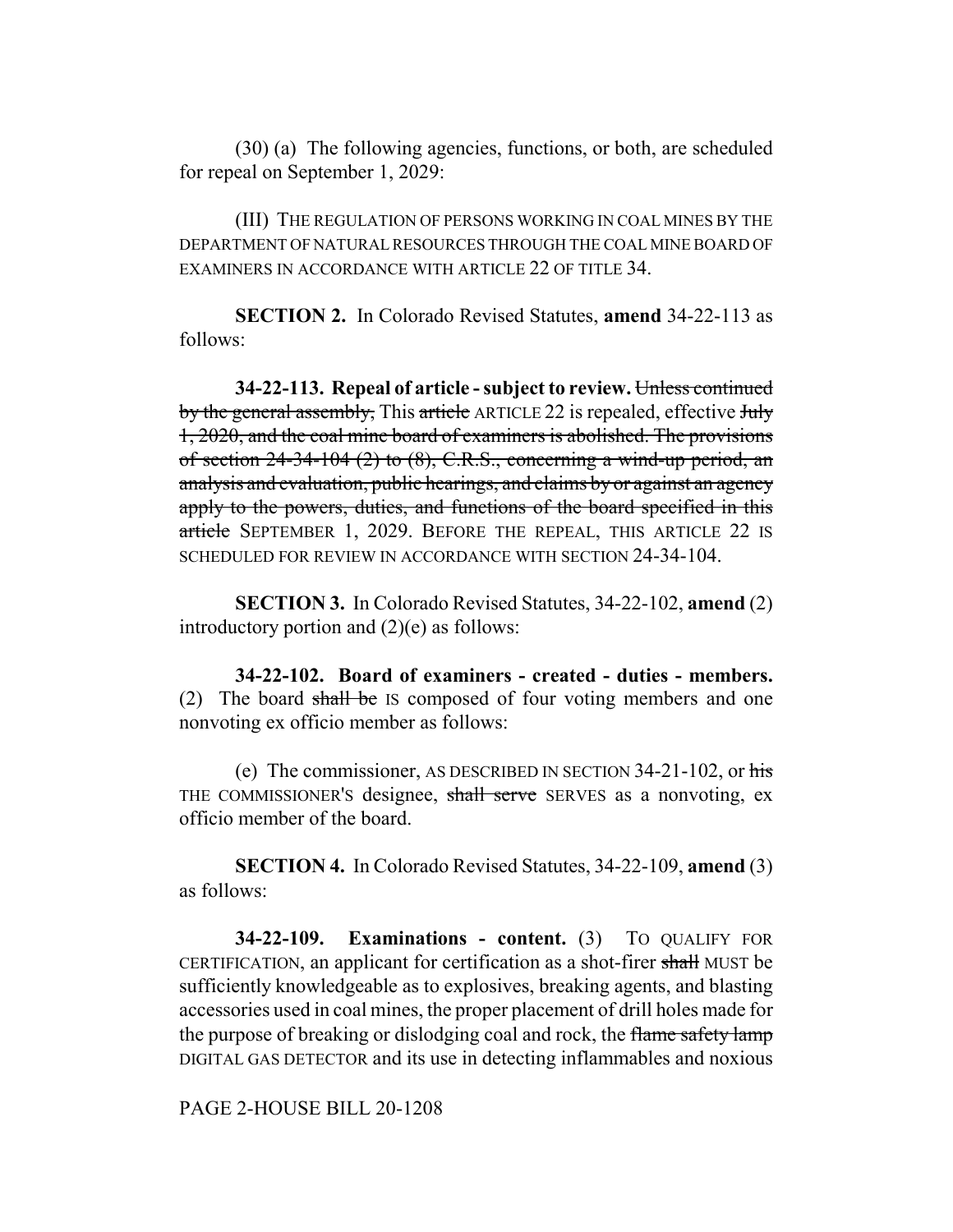gases, and the proper ventilation in the working places of coal mines.

**SECTION 5.** In Colorado Revised Statutes, 34-22-112, **amend** (2) and (3) as follows:

**34-22-112. Examinations - applicant qualifications.** (2) Every applicant for certification as a mine foreman or assistant mine foreman shall produce evidence satisfactory to the board of not less than three years' experience in mines or in operations determined by the board to be equivalent to coal mines. The experience of an applicant intending to work in underground mines must be in underground mining. The experience of an applicant intending to work in surface mining must be in surface mining.

(3) The holder of A PERSON WHO HOLDS a college degree in engineering, which degree is determined by the board to be acceptable and suited to the intent and purpose of this article ARTICLE 22, who satisfies the board that he THE PERSON has at least one year of actual and satisfactory experience in the operation of underground coal mines, including experience in mining, timbering, haulage, drainage, and ventilation and including experience in the capacity of mining engineer, shall be IS eligible for examination as A mine foreman or assistant mine foreman in underground coal mines.

**SECTION 6. Safety clause.** The general assembly hereby finds,